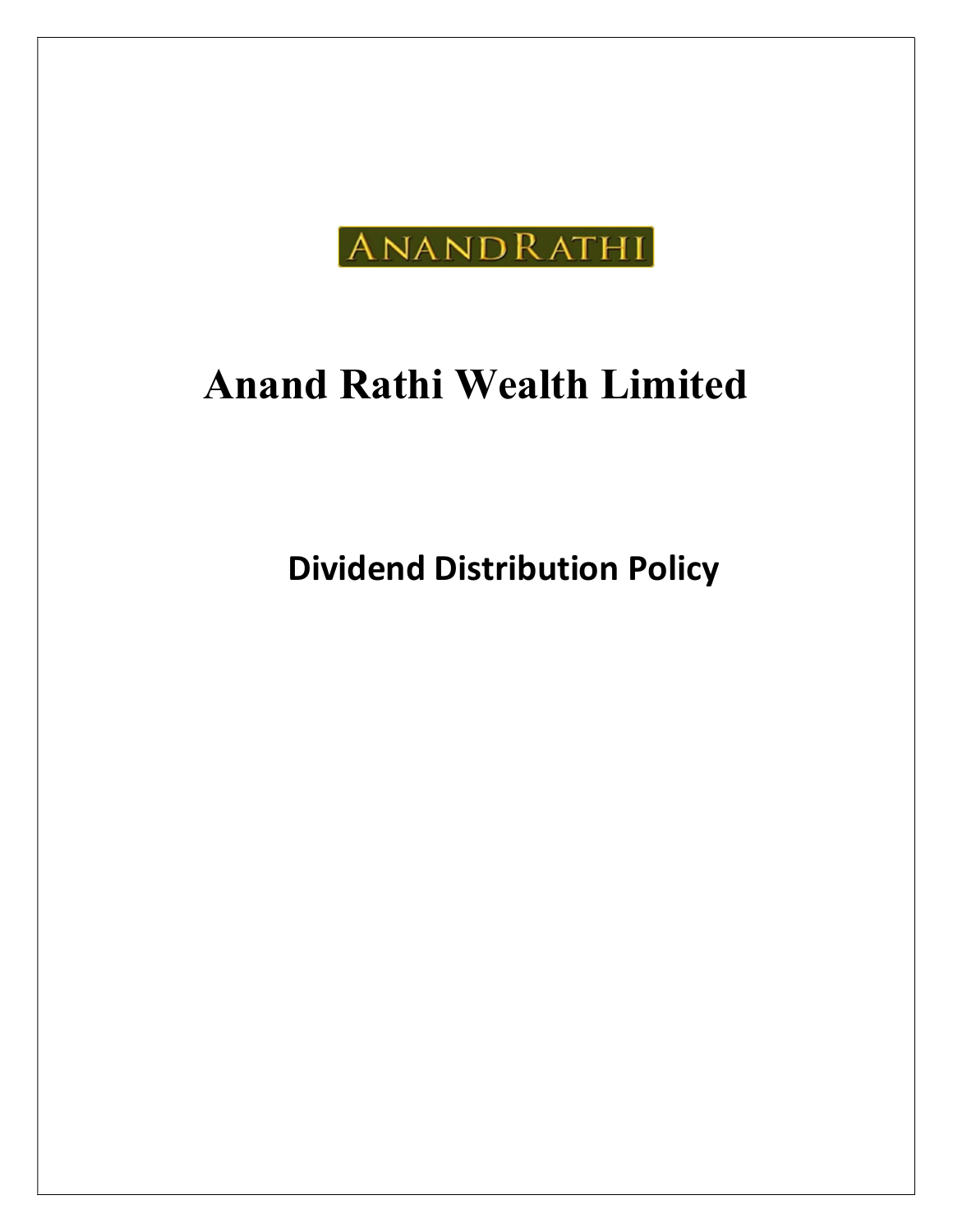# **Contents**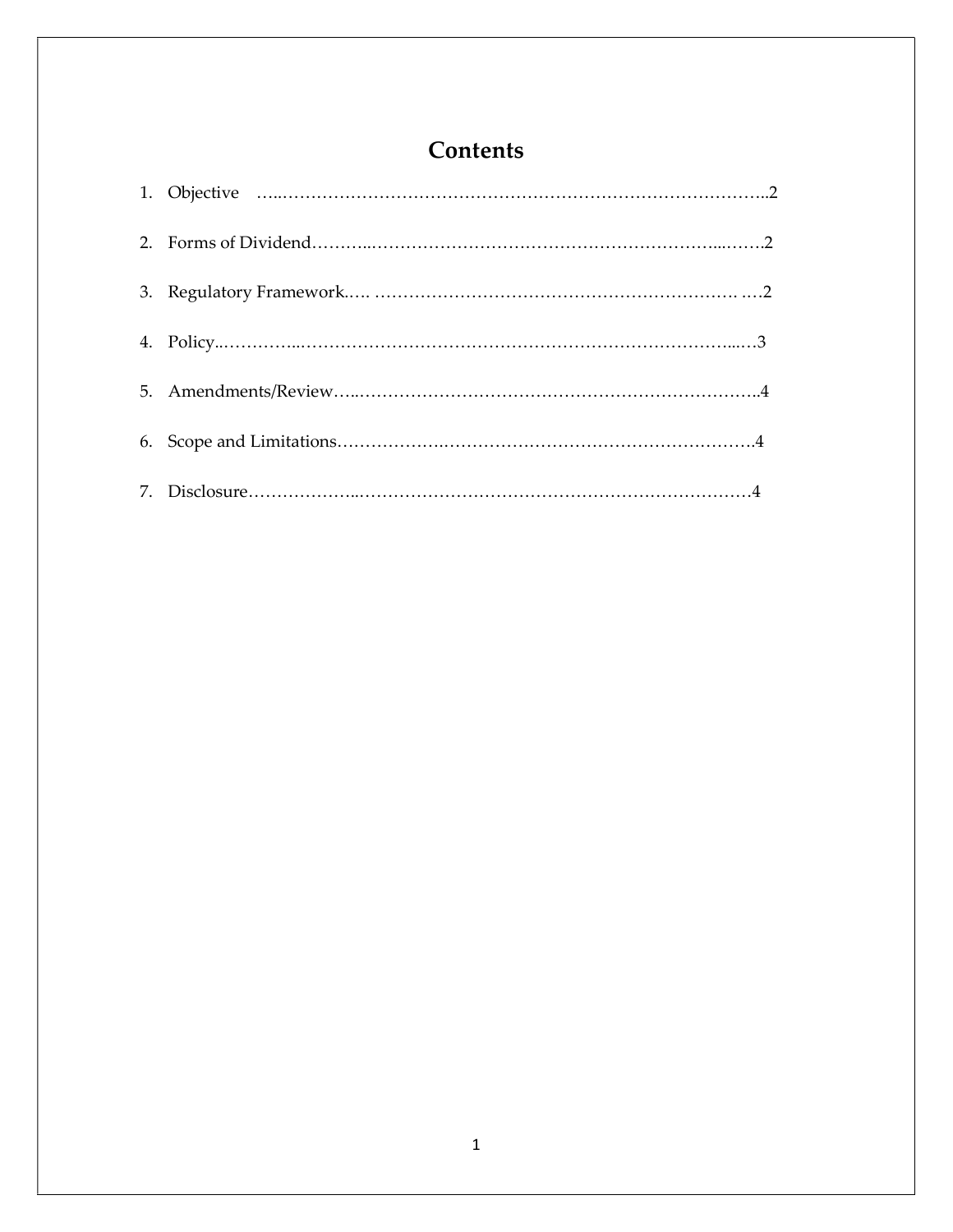# **Objective**

This policy has been adopted by the Board of Directors of the Company pursuant to Regulation 43A of SEBI (Listing Obligations and Disclosure Requirements) Regulations, 2015, to determine the parameters and factors which are to be considered for declaration of dividend. This Policy applies to both interim and final Dividend declared or recommended by the Board of Directors of the Company in compliance with Section 123 of the Companies Act 2013 read with the Rules framed thereunder (including any statutory modification(s) or re-enactment(s) thereof for the time being in force).

The Policy shall broadly specify the external and internal factors including financial parameters that shall be considered while declaring dividend and the circumstances under which the shareholders of the Company may or may not expect dividend and how the retained earnings shall be utilized, etc.

The objective of this Policy is to ensure the right balance between the quantum of Dividend paid and amount of profits retained in the business for various purposes. Towards this end, the Policy lays down parameters to be considered by the Board of Directors of the Company for declaration of Dividend from time to time

#### Forms of Dividends

Final Dividend: The final dividend is paid once for the financial year after the annual accounts are prepared. The Board of Directors of the Company has the power to recommend the payment of final dividend to the shareholders for their approval at the general meeting of the Company.

Interim Dividend: This form of dividend can be declared by the Board of Directors one or more times in a financial year as may be deemed fit by it. The Board of Directors shall have the absolute power to declare interim dividend during the financial year, in line with this policy and subject to the provisions of the Companies Act, 2013, the Rules thereunder and any other applicable regulations or stipulations, as the case may be.

#### Regulatory Framework

This Policy is framed in accordance with the requirements under Regulation 43A of the Securities and Exchange Board of India (Listing Obligations and Disclosure Requirements) Regulations, 2015 (including any amendments thereof).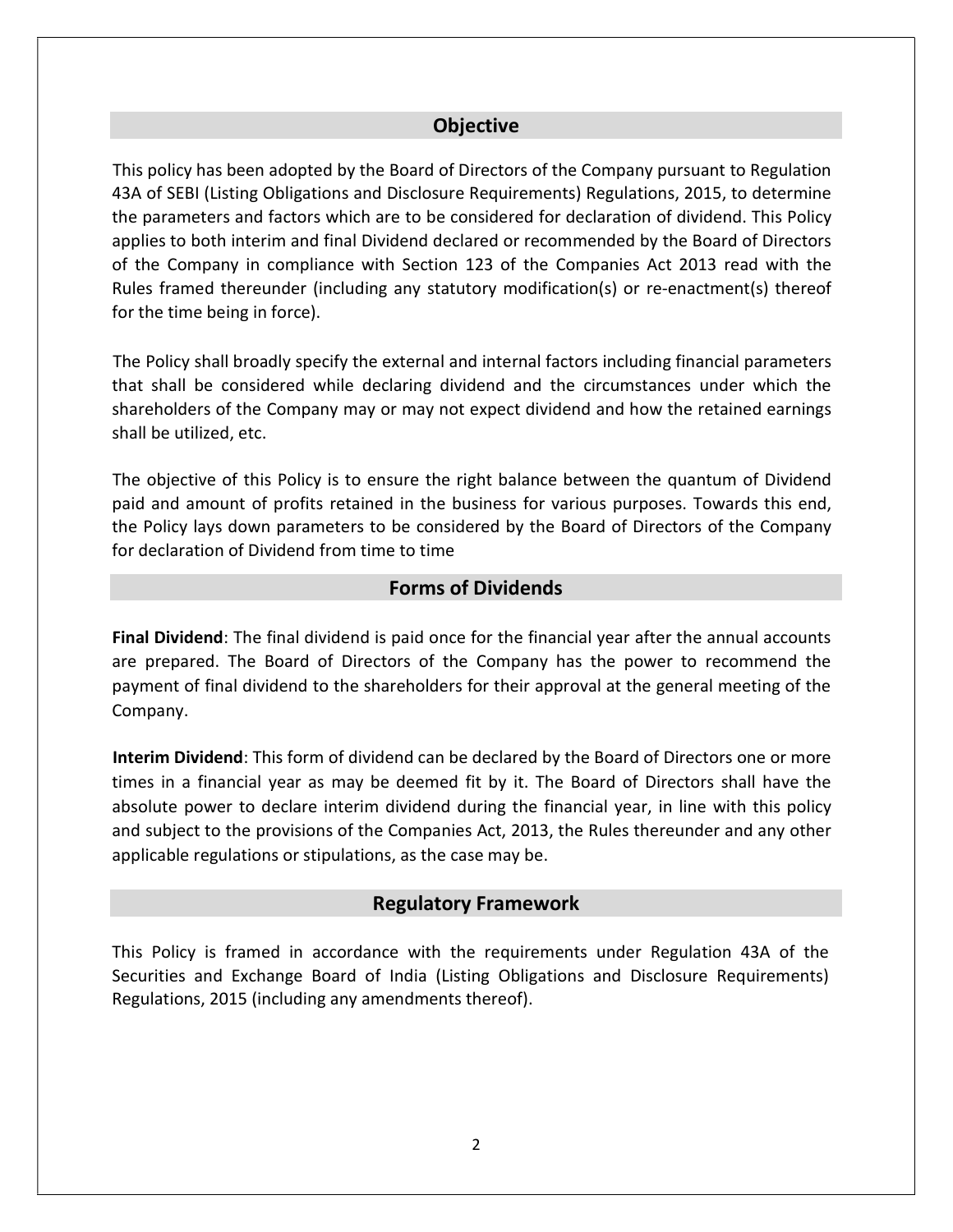# Policy

#### (i) The financial parameters that shall be considered while declaring dividends:

- a. Profits for the current year and future outlook for the Company
- b. Working Capital needs and operating cash flow
- c. Capital Expenditure requirements
- d. Dividend pay-out ratio
- e. Company's investment plans and related cash utilization, which has potential to create greater value for the shareholders
- f. Any other relevant factors that the Board may deem fit to consider before declaring dividend.
- g. Any other permitted usage as per the Companies Act 2013

#### (ii) Internal and external factors that shall be considered for declaration of dividend:

Following are the Factors that would be considered before declaration or recommendation of Dividend:

- a. The Internal Factors to be considered includes reserves & surplus and estimated profit for the following year, past dividend history, capital expenditure plans, working capital requirements, provision for unforeseen material events/contingencies and other business plans/projects.
- b. The External Factors to be considered includes, regulatory constraints impacting business, bank interest rate on surplus funds, dividend pay-out ratios of the peer companies, macro-economic factors and general business environment, etc.

# (iii)Quantum of Dividend

Board may consider quantum of dividend based on consideration of various financial & nonfinancial parameters and normally it may range between 25% to 50% of net profit of the Company.

#### (iv) Frequency of payment of dividend

Board may decide both interim dividend and financial dividend considering financial and other parameters.

#### (v) Utilization of retained earnings:

Retained earnings shall be available for disposal by the Board as they deem fit in their absolute discretion in the interest of all Shareholders. The Company may declare dividend out of the profits of the Company for the year or out of the profits for any previous year or years or out of the free reserves available for distribution of Dividend, after having due regard to the parameters laid down in this Policy.